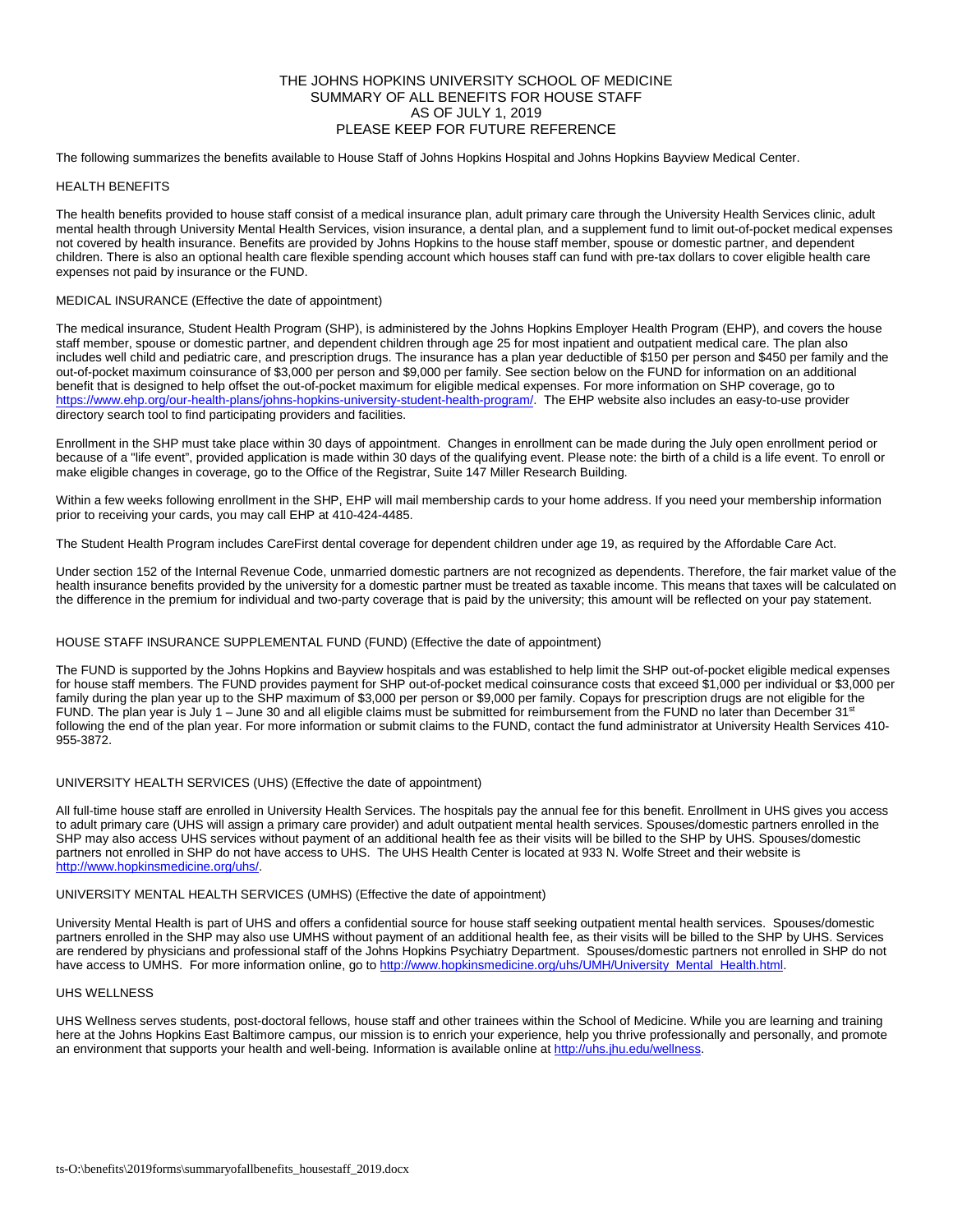## VISION COVERAGE (Effective the date of appointment)

#### Vision Insurance

The University is now providing vision insurance through EyeMed at no cost to House Staff. House Staff can also cover their spouse/domestic partner and/or children on the vision plan at no cost. This insurance plan includes eye exams, glasses and contact lenses both in-network and out-of-network. Please note that Wilmer Eye Clinic is not a participating provider for this vision insurance plan. For more information, visit www.eyemed.com. Your enrollment is automatic but you must complete an application form at the Office of the Registrar, Miller Research Building Ste. 141 in order to include your eligible family members on this plan.

#### Additional Benefit Through University Health Services – Adult Eye Exam

One adult comprehensive eye exam/contact lens evaluation per plan year is provided by the Wilmer Institute Comprehensive Eye Service for the house staff (not available to dependents.) University Health Services (UHS) administers payment of this exam. Appointments may be made at any of the following Wilmer sites:

| • Johns Hopkins Hospital | 410-955-5080 |
|--------------------------|--------------|
| • Greenspring Station    | 410-583-2800 |
| • Columbia               | 410-910-2330 |
| • White Marsh            | 443-442-2020 |
| • Bel Air                | 410-399-8443 |
| • Bethesda               | 240-482-1100 |

As the SHP insurance does not cover the adult routine eye examination/contact lens evaluation, provider bills for routine eye examination/contact lens evaluations and an Explanation of Benefits (EOB) if received, should be forwarded to the UHS Benefits Office for prompt payment by that office. Contact lenses and eyeglasses are not covered by the SHP or the UHS Benefits Office. However, the Wilmer Institute Comprehensive Eye Service provides 25% off the regular retail price for all prescription eyewear frames, lenses, and lens treatments; 10% off all non-prescription sunglasses; and 5% off a minimum purchase of 4 boxes of disposable or planned replacement contact lenses. Eyeglasses and contact lenses are eligible expenses for the Health Care Flexible Spending Account.. For more information or submit claims, contact University Health Services at 410-955-3872.

#### Pediatric Vision Coverage

In addition to the vision insurance plan through EyeMed, dependent children under the age of 19 have vision coverage provided by the Student Health Program as mandated by the Affordable Care Act. More information is available online a[t http://benefits.ehp.org/#/johns-hopkins-student-health](http://benefits.ehp.org/#/johns-hopkins-student-health-program/20162017-JHU-SHP--Vision---Members-Under-Age-20-Only--426)[program/20162017-JHU-SHP--Vision---Members-Under-Age-20-Only--426,](http://benefits.ehp.org/#/johns-hopkins-student-health-program/20162017-JHU-SHP--Vision---Members-Under-Age-20-Only--426)

### HEALTH CARE FLEXIBLE SPENDING ACCOUNT (Optional Plan: eligible as of the date of appointment)

A health care reimbursement plan allows house staff to use pre-tax dollars to pay for eligible health care expenses not covered by insurance or the FUND. Maximum contribution allowed is \$2,650 per calendar year. Enrollment forms and details are available in the Registrar's Office, Miller Research Building, Suite 147. Internal Revenue Service regulations govern eligibility; you must receive a wage/salary to participate. Any compensation received through a grant in the form of a fellowship stipend is excluded from eligibility. Forms can be downloaded online at [https://www.hopkinsmedicine.org/som/offices/registrars/FlexSpending/index.html.](https://www.hopkinsmedicine.org/som/offices/registrars/FlexSpending/index.html)

### FACULTY & STAFF ASSISTANCE PROGRAM (FASAP) (Effective the date of appointment)

The FASAP program is available to house staff and their immediate families. Services include identification, assessment and diagnosis of personal problems, referral to appropriate service or treatment resources; brief counseling, preventive and educational sessions, and support and discussion groups. More information is available at [http://hopkinsworklife.org/employee\\_assistance/fasap/](http://hopkinsworklife.org/employee_assistance/fasap/)

DENTAL PLAN (Effective the date of appointment, individual enrollment is automatic, completion of an enrollment form is required for family coverage)

House staff, spouses/domestic partners and dependent children are provided a basic CareFirst BlueDentalPlus dental plan with a co-payment requirement for services rendered.

Within a few weeks following enrollment in the dental plan, CareFirst will mail membership cards to your home address. If you need your membership information prior to receiving your cards, you may call CareFirst at 1-866-891-2802.

The plan booklet is online at [http://www.hopkinsmedicine.org/som/StudentInsurance/DentalBookletHS2016.pdf.](http://www.hopkinsmedicine.org/som/StudentInsurance/DentalBookletHS2016.pdf) To search for participating providers, go onlin[e https://member.carefirst.com/mos/#/fadpublic/search/standard](https://member.carefirst.com/mos/#/fadpublic/search/standard) and follow the link to dental-traditional dental to use the provider directory search tool.

Under section 152 of the Internal Revenue Code, domestic partners are not recognized as dependents. Therefore, the fair market value of the dental insurance benefits provided by the university for a domestic partner must be treated as taxable income. This means that taxes will be calculated on the difference in the premium for individual and two-party coverage that is paid by the university; this amount will be reflected on your pay statement.